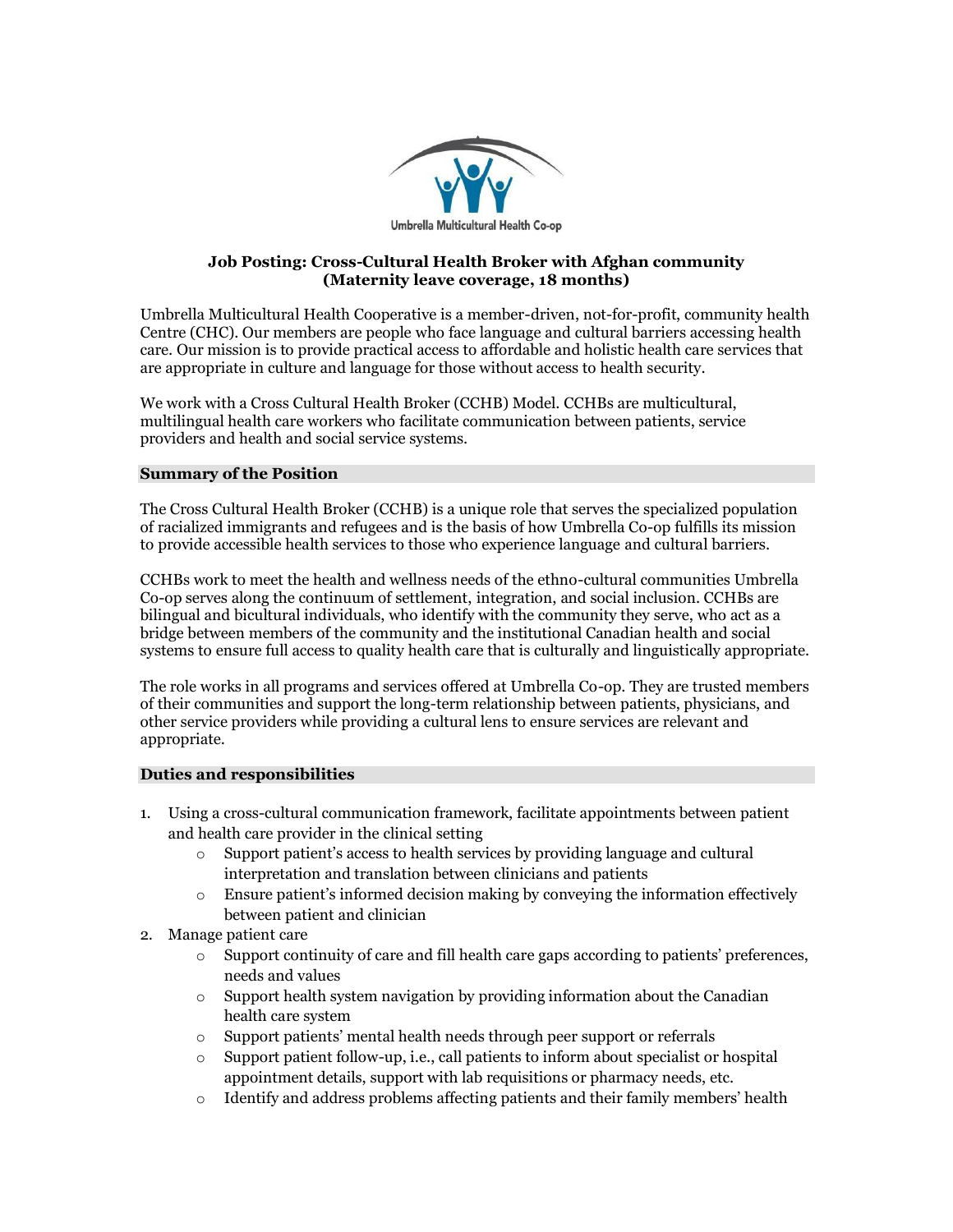- o Document all aspects of patient care, such as follow-up, recommendations and communication in patient electronic medical chart and other database management systems
- 3. Address social determinants of health (sdh) in a primary health care context:
	- o Help identify patients' social determinants of health needs
	- o Determine if sdh need is best met by CCHB or can be referred to an external service
	- $\circ$  Refer and liaise patients to appropriate health and social services in a timely manner, and follow-up to bridge gaps
	- o Identify programs in other service provider agencies (government/ngo/settlement organization etc.) that support sdh client referral, ongoing
	- $\circ$  Network and maintain positive relationships with health and social service agencies
- 4. Support Health Promotion
	- o Discuss opportunities for health screening, promotion, and disease prevention with patients, such as healthy behaviors, mental health awareness, etc.
	- o Co-develop and facilitate curriculum and workshop materials for community health workshops and peer-led groups
	- $\circ$  Create a welcoming, confidential, and safe environment for program participants
	- o Enable clients to take leadership in their own communities
- 5. Support patients accessing health care services through virtual technologies
	- o Educate patient on new technologies and electronic modalities used to access health and social services such as virtual appointments, online booking for laboratory appointments, online application for government benefits, etc.
	- o Identify patients' most suitable technological method to access services
	- o Support patients troubleshoot technological issues
- 6. Patient Advocacy
	- o In all interactions between patient and service providers (medical, health, sdh, etc.) create space for patient needs to be heard and met
	- o Apply a cross-cultural advocacy framework (e.g. missing documents for program/services eligibility requirements)
	- o Acknowledge and address power imbalance in advocacy
- 7. Strictly adhere to privacy and confidentiality guidelines and use OSCAR-EMR and clinicprovided cell phone to communicate confidential patient information
- 8. Develop trusting relationship with community members, agencies, and support workers within the community
- 9. Share vision and mission of Umbrella Co-op to patients and community members, orienting on membership and programming available to them
- 10. Attend internal and external stakeholder meetings as necessary

# **Qualifications**

Required Skills and Education:

- Bachelor's in Health Sciences or related field, 2 years of related experience, or an equivalent combination of education, training, and experience or other qualifications determined to be reasonable and relevant to the level of work
- Experience working as a CCHB, community health worker or related experience
- Fluency in English, Dari and Pashto languages
- Functional in MS Office, MacOS and other digital communication platforms
- Demonstrated understanding of similarities and differences between the Canadian and Afghan health care systems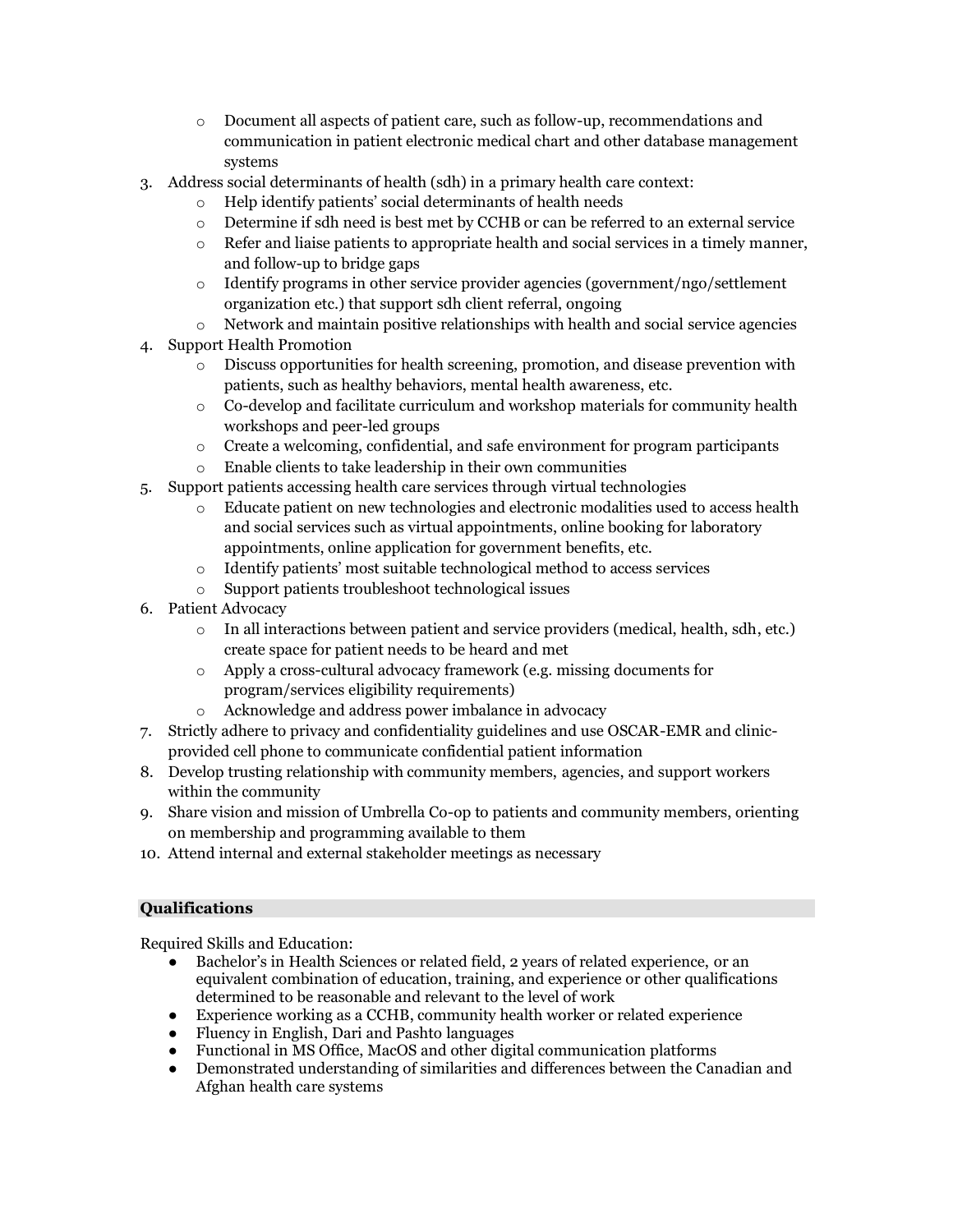- Demonstrated understanding of cultural and traditional health practices and beliefs of Afghan community
- Demonstrated understanding of social determinants of health for racialized ethnocultural communities
- Ability to identify and assess assets and needs of patients and community members
- Ability to create culturally and inter-culturally safe and inclusive spaces rooted in migration experience
- Demonstrated ability to advocate for patients needs and resources internally and externally
- Demonstrated ability for relational practice, active listening, and building trust with all stakeholders
- Demonstrated ability to navigate and support difficult conversations, tension, or conflicting perspectives
- Demonstrated ability to manage risk and maintain confidentiality
- Ability to take initiative, solve complex problems working independently and in a team environment
- Ability for time management, prioritization, and organization

Preferred Skills:

- Experience working in culturally diverse community-based setting
- Working with diverse, immigrant, and refugee communities

## **Working conditions**

As community service organization, the work at Umbrella Co-op is demanding and rewarding. Umbrella Co-op is committed to providing an emotionally and physically safe working environment where employees can thrive in their roles.

The CCHB works as part of an interdisciplinary and collaborative team. They have high responsibility for meeting patient needs and are often placed in conflict situations. They are responsible for the accuracy of the information being translated, for patients' informed decision making, and for maintaining patient charts up to date. The CCHB will be trained in general and specific clinical protocols and guidelines as necessary.

The role works closely with patients and may be exposed to diseases or infections. The CCHB will be trained under the carefully developed safety protocols and will be provided appropriate PPE to mitigate risk.

As a trusted and established member of the community, they may be required to navigate difficult situations while maintaining trusting relationships with the patients and the wider community, and strictly adhering to confidentiality and ethical guidelines.

The CCHB works onsite and remotely using videoconferencing and mobile technologies to meet with patients and team members, or to organize support groups.

## **Physical & Mental requirements**

The CCHB role involves working in a highly emotional environment and sometimes have to support patients who are upset and/or overwhelmed. There is a risk their work may trigger past trauma.

The CCHB requires strong mental resilience to remain kind through all interactions and assert boundaries with good judgement.